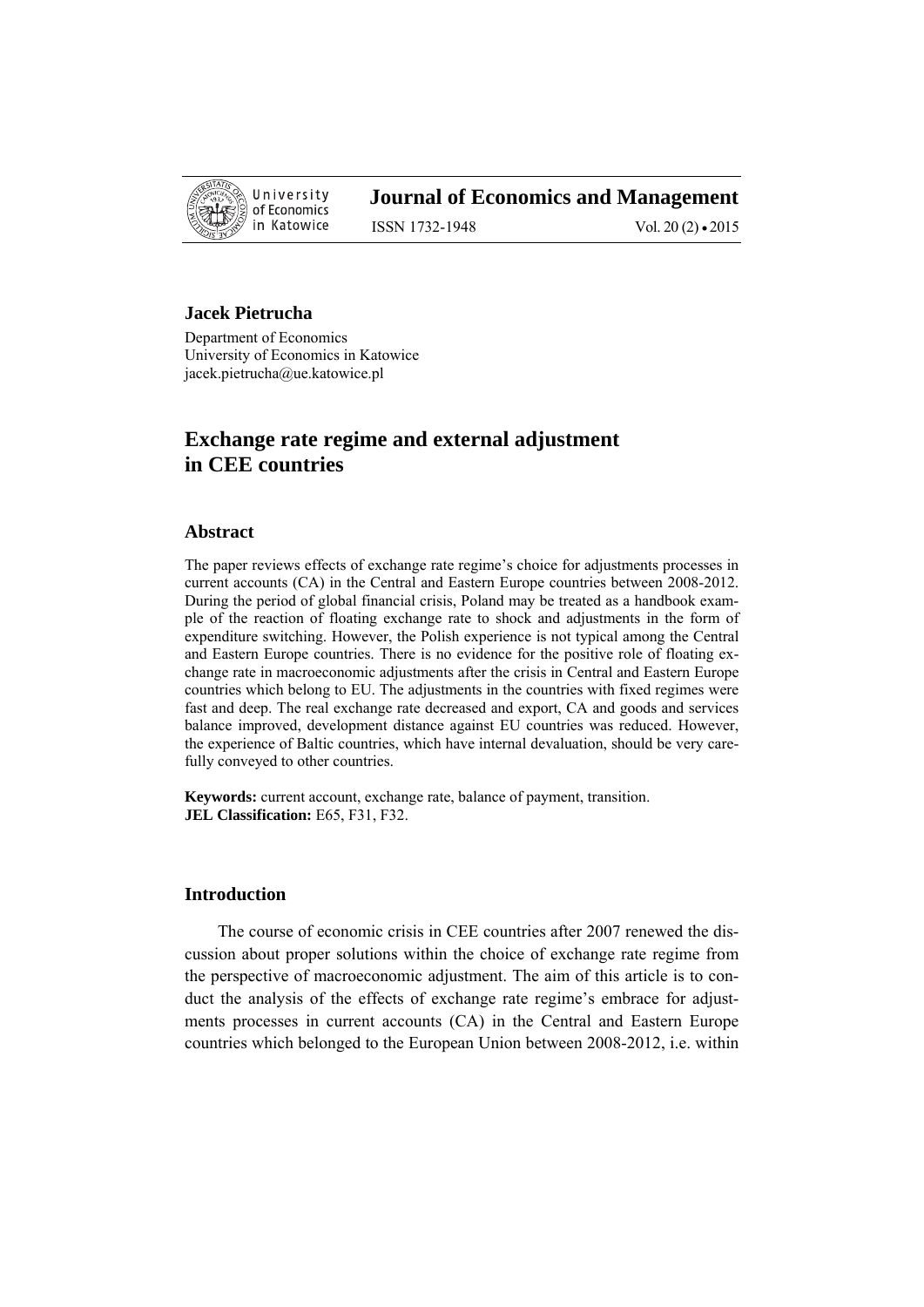the period of global financial crisis and afterwards, during secondary shock in the form of crisis in the euro zone.

Poland can constitute a very explicit example of a country in which floating exchange rate contributed to the mitigation of negative effects of a global financial crisis. However, while examining the whole group of CEE countries, it happens that the Polish experience is not a classic one.

The paper is organized as follows. The next section reviews literature within the scope of the role of exchange rate regime in external balance adjustment, section 2 discusses the reaction of Polish economy on crisis, section 3 discusses exchange rate mechanisms and external adjustments in CEE countries.

#### **1. The exchange rate as adjusting instrument**

From a theoretical point of view, there is no consensus on which exchange rate regime is more favorable to macroeconomic performance. Proponents of fixed exchange rate regimes argue that exchange rate stability promotes economic performance through higher trade and enhanced macroeconomic stability, which could favor foreign investment and growth. Proponents of flexible exchange rate regimes emphasize the advantage of exchange rate flexibility to correct for domestic and external disequilibria in the face of real shocks.

The main channel through which real exchange rate (RER) cause current account changes is an "expenditure switching" effect captured by the IS curve in the variations of the traditional Fleming–Mundell model. In standard model the RER moves to facilitate adjustment to a CA imbalance, regardless of whether the nominal exchange rate regime is fixed or flexible. Following a shock to external demand that creates a CA deficit, the RER will depreciate either through nominal exchange rate depreciation or through a drop in domestic inflation, thus improve competitiveness, increase exports and moderate imports.

M. Friedman argues that a flexible exchange rate would adjust in response to external real shocks and thus help insulate the domestic economy. Friedman notes that the speed at which relative prices would adjust depends crucially on the exchange rate regime (Friedman 1953). Since then, a number of theories have confirmed Friedman's original intuition and it has become one of the strongest arguments in favor of flexible exchange rate regimes.

In the Mundell–Fleming–Dornbusch model, floating exchange rates are superior to fixed exchange rates when real shocks are the dominant source of disturbance to the economy. With a shock to the demand or supply of domestic output, the prices of domestic goods and factors must adjust. Because these pric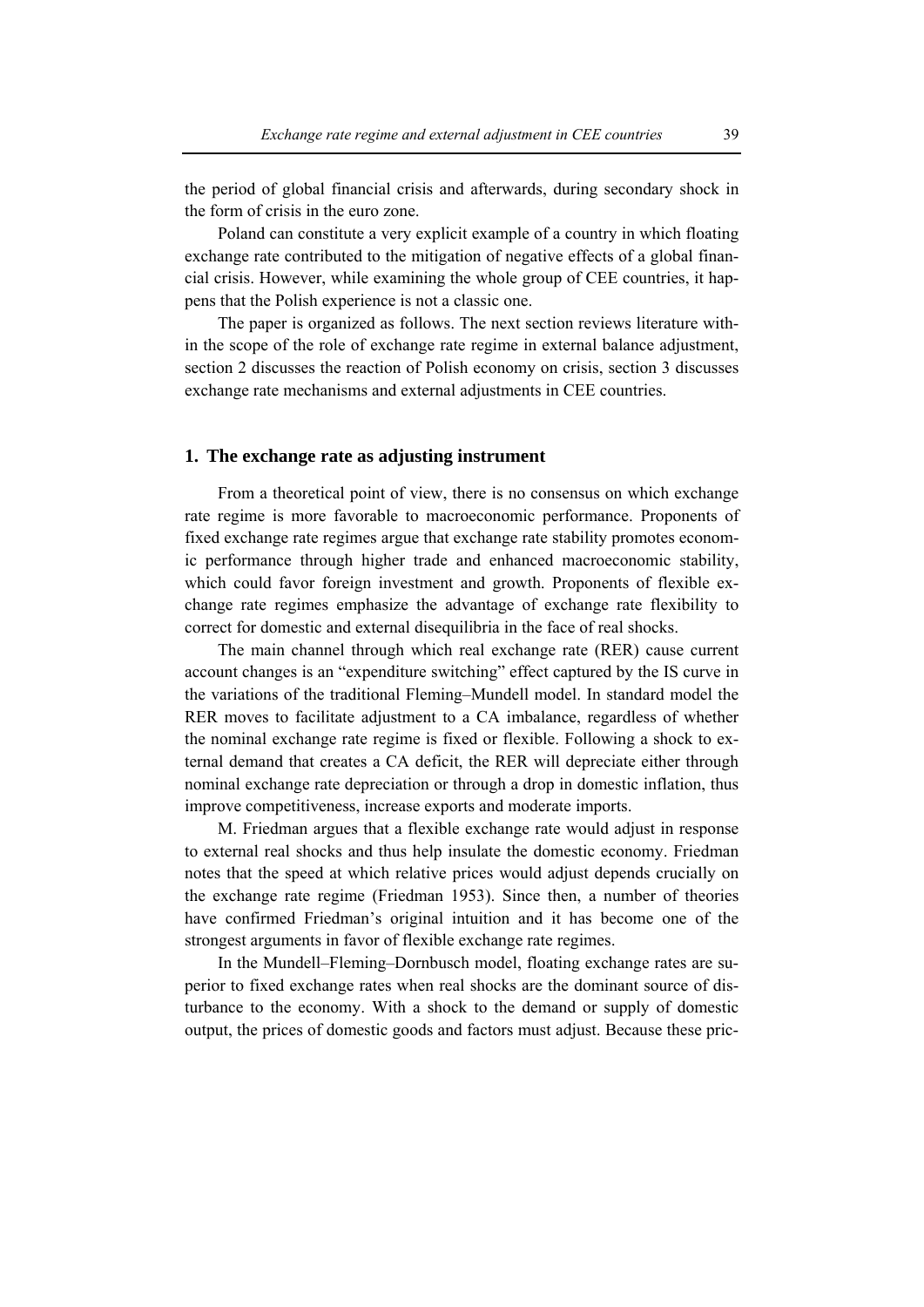es are sticky, especially downwards, the economy gradually, and often at great cost, adjusts to its new long–run equilibrium. The opposite is true for a floating exchange rate regime: following a real shock, the adjustment to a new equilibrium is immediate, reached by a movement of the exchange rate, which eliminates the need for a change in the price level.

Fixing of nominal exchange rate, either in the form of currency board or as resignation from independent monetary and exchange rate policy, e.g. as a result of the adoption of common currency is considered as a cost. The proper change of real exchange rate may occur only via the changes of relative prices (including relative unit labor costs). Such internal devaluation requires applying some instruments of economic policy which are other than monetary policy (the policy of exchange rate), especially budget and structural policy. Such adjustments are connected with numerous costs (GDP decrease, unemployment growth). The activities, which are aimed at internal devaluation, may bring effect, however, they carry political and social costs (Germany in a moderate scale at the beginning of the  $21<sup>st</sup>$  century, Greece just after its latest crisis).

Regardless of the above, the use of nominal exchange rate towards the improvement of price competitiveness may come across the following barriers:

- it will be inefficient while long-term when non-price competitiveness is a reason for low competitiveness; depreciation/devaluation may be understood at most as the instrument temporarily sustaining demand and production just after the emergence of shock, but not as the instrument of long–term maintenance of economy competitiveness<sup>1</sup>;
- the change of nominal exchange rate evokes an appropriate reaction of country's price level (devaluation evokes inflationary pressure) and simultaneously the final change of real exchange rate may be lower than the change of nominal one;
- if devaluation is usually used as the instrument of balance restoration, it may be durably considered among inflation's expectations. Simultaneously, the short-term effects of the decrease of national currency value will not emerge;
- nominal devaluation may introduce additional costs if external debt emerges (both private and public); it is a frequent case in countries with low developed financial systems and lower GDP per capita; devaluation, by the growth of credit burdens, will lead to financial and sovereign crisis.

 $\overline{a}$ 

<sup>1</sup> Greece of the eighties may be an example here. Numerous devaluations of drachma were used to improve low economy's competitiveness. However, within the longer period, it contributed to the growth of macroeconomic imbalances and conduced the maintenance of structural and institutional features of Greek economy which are responsible for low competitiveness.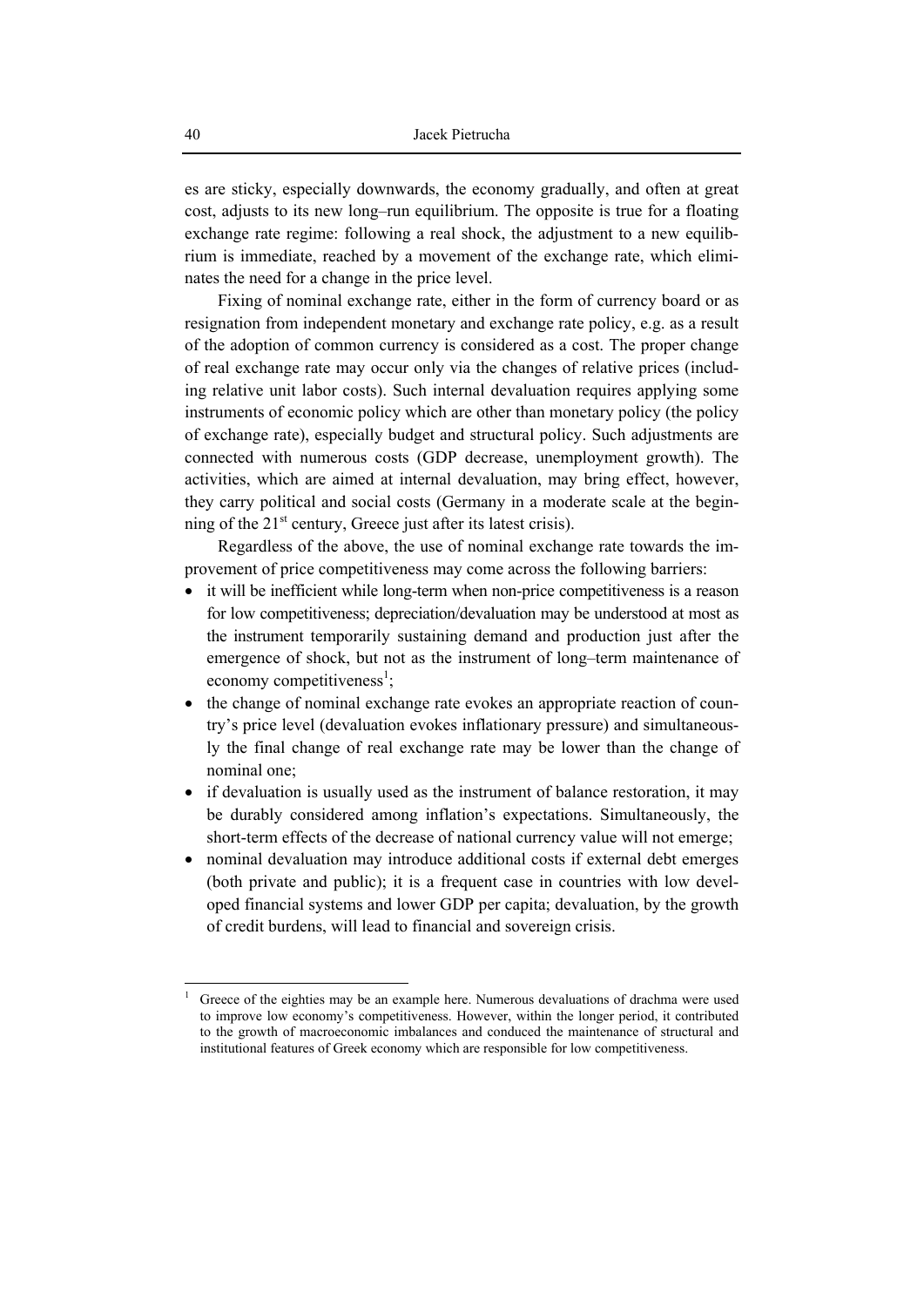Positive role of exchange rate in adjustment processes of balance of payments is not empirically fully confirmed. M. Chinn and S. Wei (2008) claimed that the regime of exchange rate, in case of external imbalance, does not have any meaning for adoptive processes. While examining 170 countries between 1971-2005, M. Chin and S. Wei came to a conclusion that adoptive processes in current account are not dependent from the exchange rate regime. Nevertheless, A. Ghosh, M. Qureshi and C. Tsangarides (2013) notice that standard classifications (both de jure and de facto) of exchange rate mechanisms skip the fact that the variability of exchange rate may be different against particular trade partners. After having taken this fact into consideration, they obtained statistically significant influence of exchange rate on adoptive processes in current turnover account (especially for countries with fully-fledged economies).

P. Lane G. Milesi–Ferretti (2012) examined process of external adjustment in 65 countries between 2007-2010. They find that external adjustment in deficit countries was achieved primarily through demand compression, rather than by expenditure switching. They analyzed the reaction of real exchange rate, domestic demand and GDP. They came to a conclusion that after the crisis, exchange rate adjustment played at most a very modest role in the external adjustment process. O. Gervais, L. Schembri and L. Suchanek (2011) claim that the changes of real exchange rate contribute to faster adjustments in current account. Nevertheless, the change of real exchange rate in countries with emerging economy and adjustments in current account usually happens by way of currency crisis. Furthermore, as far as 11 countries of Central and Eastern Europe are concerned, S. Herrman (2009) claimed that flexibility of exchange rate contribute to the acceleration of adjustments in current account. It is worth noticing that in the above-mentioned surveys, real exchange rate is the subject of interest. Hence, there is no answer to the following question: should adjustments be carried out by way of the change of nominal exchange rate or prices and labor costs?

### **2. The Polish economy in the period of global crisis**

In the period of global financial crisis, Polish zloty experienced significant depreciation in nominal categories. The daily rate for Euro to Polish zloty changed from the level of 3.20 (in July 2008) to 4.88 (in February 2009) and then stabilized and maintained at a level between 4.1-4.2. Its depreciation was also visible in the categories of nominal effective exchange rate (NEER) and real effective exchange rate (REER) deflated with unit labor costs (Table 1).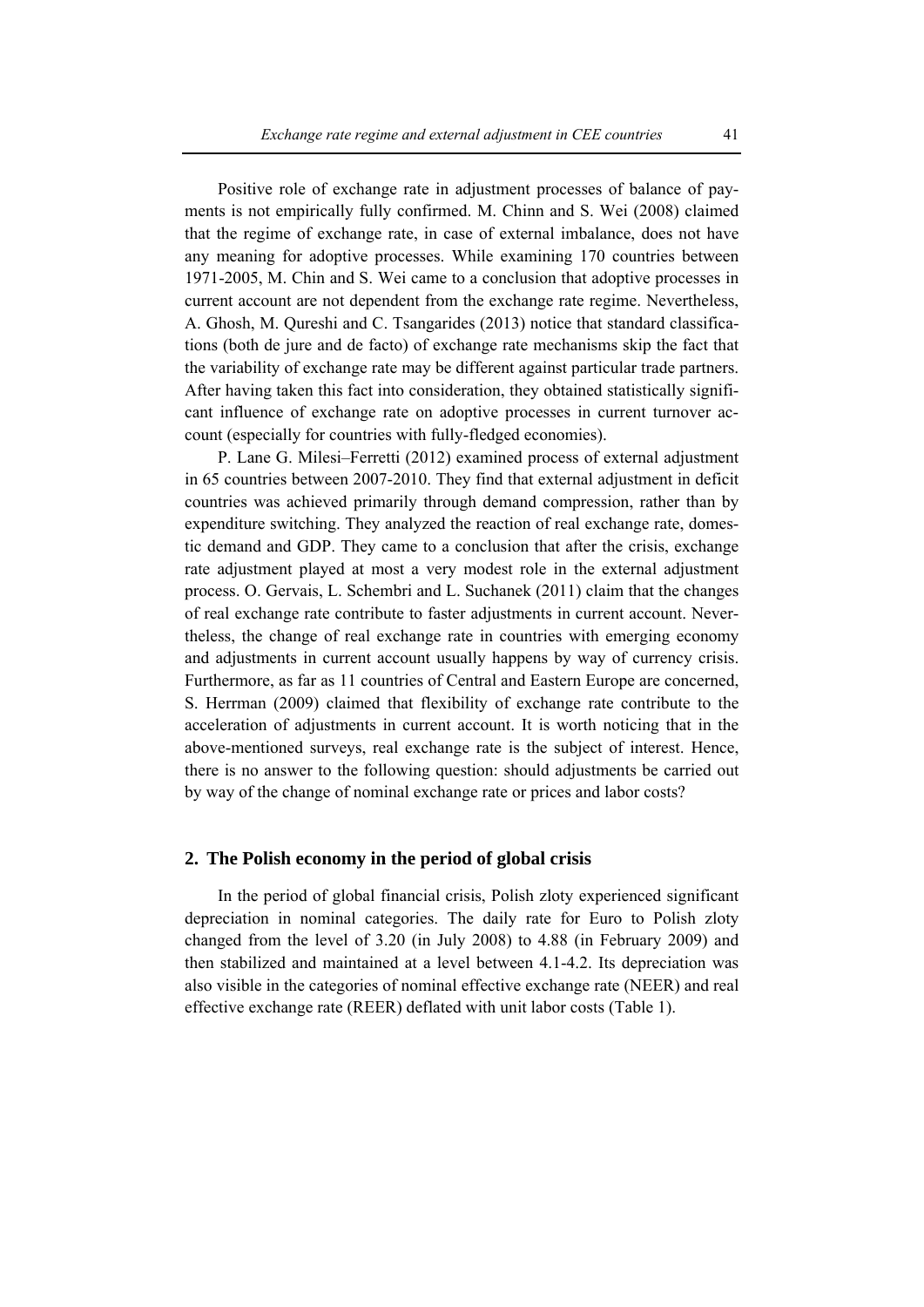The significant decrease of Polish zloty contributed to the sustenance of aggregated demand. The slighter decrease of export against the decrease of import meant positive contribution of net export change against GDP (Table 1). Furthermore, within subsequent years, the balance of goods and services was more favorably than in the period before the breakdown of crisis. However, just after temporary improvement in 2009, current account balance returned to its level from before crisis (the result of income balance). During the period of global financial crisis, Poland may be treated as a handbook example of the reaction of floating exchange rate to shock and adjustments in the form of expenditure switching.

While discussing the reaction of Polish economy towards the crisis, the following additional issues, which decided about its scale and the nature of adjustments, should be included:

- relatively slight macroeconomic imbalances during the period before the crisis (e.g. smaller credit growth, consumption, etc.) compared with other region countries (especially Baltic ones);
- relatively small openness of economy which decreases relative meaning of crisis transmission by way of trade channel;
- relatively small foreign exposure of Polish banking system which limited the transmission of financial shock<sup>2</sup>;
- a strong positive fiscal impulse that comes from the entry of the previously planned cuts of tax burdens into force (personal income tax, national insurance contributions) and the growth of expenses; public income remained at a lower level despite the decision about the growth of VAT rate; as a result, finances deficit reached the level about 8% of GDP; it was one of the highest values in EU and OECD despite the lack of recession;
- the growth of public investments that results from "EURO 2012 effect", the absorption of European Union funds and some big infrastructural projects that are connected to them; generally investments as GDP proportion rose from the level of 18-19% GDP from the period before crisis to 21-22% GDP between 2007-2009 and public investments rose from 3-4% GDP before crisis to 5-6% GDP in the subsequent period.

 $\overline{a}$ 

<sup>2</sup> The participation of foreign banks in the assets of Polish banking system is significant (although it was falling down within the last few years). However, Polish banks were not engaged with the transactions of instruments which contributed to crisis transmission (ABS in the first phase, the bonds of euro zone's peripheral countries in the second phase). According to National Bank of Poland, the behavior of mother-banks against daughter-banks in Poland was a key issue for the transmission of financial shock (NBP 2008). Nevertheless, it did not jeopardize the stability of Polish banking system.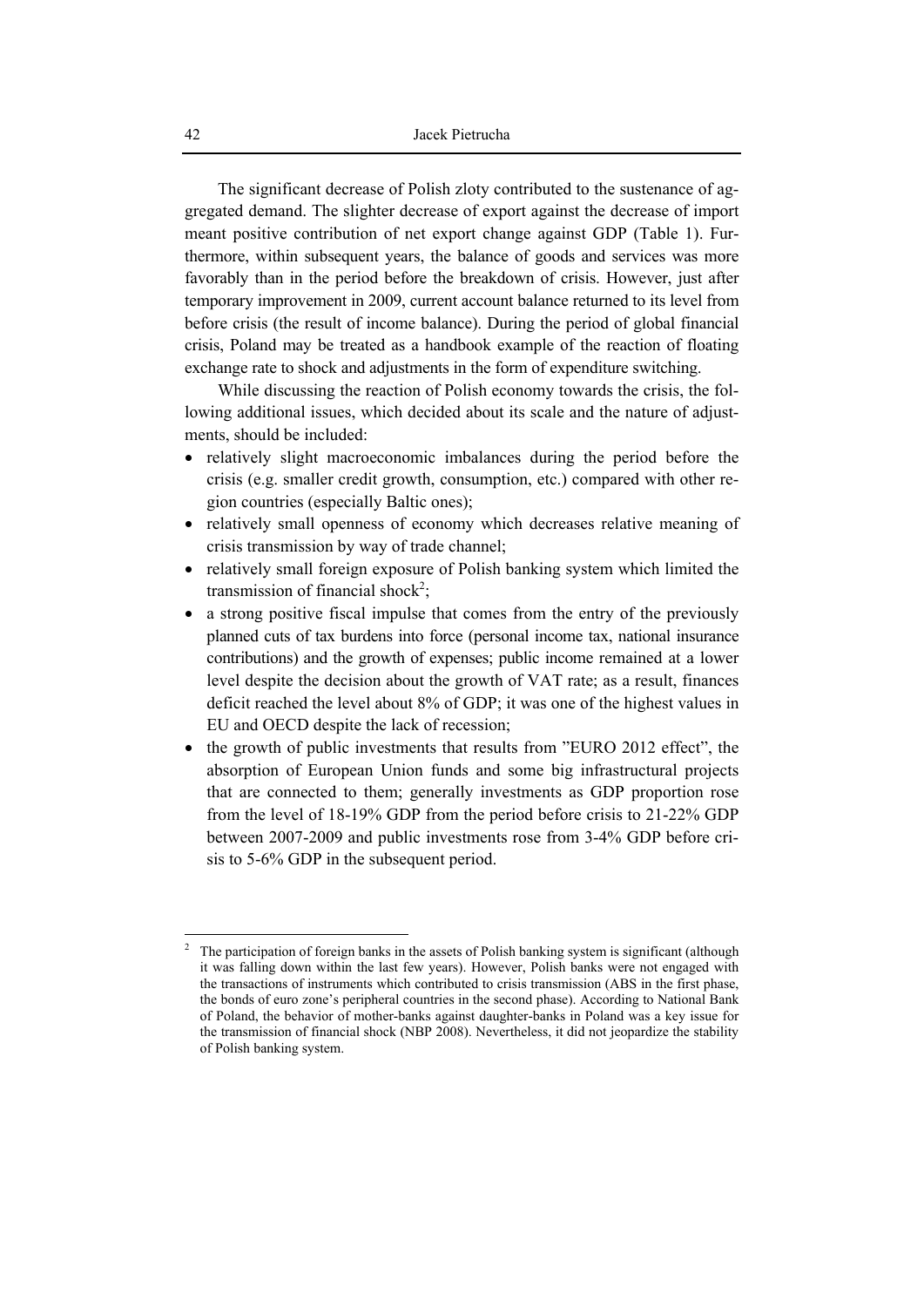| <b>Specification</b>                        | 2007   | 2008   | 2009    | 2010   | 2011   | 2012   |
|---------------------------------------------|--------|--------|---------|--------|--------|--------|
| Export (percentage change on previous year) | $-9,1$ | 7,1    | $-6,8$  | 12,1   | 7,7    | 3,9    |
| Import (percentage change on previous year) | 13,7   | 8,0    | $-12,4$ | 13,9   | 5,5    | $-0,7$ |
| External balance of goods and services/GDP  | $-2,9$ | $-4,0$ | 0,1     | $-1,2$ | $-1,2$ | 0,3    |
| CA balance/GDP                              | $-6,2$ | $-6,6$ | $-3,9$  | $-5,1$ | $-5,0$ | $-3,7$ |
| EUR/PLN (end of the year)                   | 3,7837 | 3,5121 | 4,3276  | 3.9947 | 4,1206 | 4,1847 |
| NEER $(2008 = 100)$                         | 91,6   | 100,0  | 82,3    | 87,4   | 84,9   | 82,6   |
| REER $(2008 = 100)$                         | 88,7   | 100,0  | 80,7    | 87,3   | 84,4   | 81.3   |
| Investment/GDP                              | 21,6   | 22,3   | 21,2    | 19.9   | 20,2   | 19,1   |
| Public investment/GDP                       | 4,2    | 4,6    | 5,2     | 5,6    | 5,7    | 4,6    |
| Public expenditures/GDP                     | 42,2   | 43,2   | 44,6    | 45,4   | 43,4   | 42,2   |
| Public incomes/GDP                          | 40,3   | 39,5   | 37,2    | 37,5   | 38,4   | 38,3   |
| General government balance/GDP              | $-1,9$ | $-3,7$ | $-7,5$  | $-7.9$ | $-5,0$ | $-3,9$ |
| GDP growth                                  | 6,8    | 5,1    | 1,6     | 3.9    | 4,5    | 1.9    |
| GDP per capita (EU $15 = 100$               | 48,7   | 50,7   | 54,8    | 56,7   | 58,7   | 60,0   |

| <b>Table 1.</b> Poland – basic macroeconomic data |  |
|---------------------------------------------------|--|
|---------------------------------------------------|--|

Source: Eurostat (access: 30.01.2014).

The depreciation of Polish zloty not only brought adjustments in the period of crisis, it also brought a few costs and threats. The depreciation of Polish zloty was one of the factors of inflation pressure in Poland between 2011–2012 (it strengthened supply shock connected with the growth of primary commodities' prices). The inflation arose to the level of 5% what resulted in the growth of National Bank of Poland's main interest rate from 3.5% in 2010 to 4.75% in May 2012 (increasing their significant inequality against EBC and FED). National Bank of Poland did not apply unconventional instruments of monetary policy (as there was no need and possibility) and acceded to significant markdowns of interest rates only in 2013 (till the level of 2.5% in July 2013).

The other negative effect of depreciation was the growth of credit burdens. Especially in cases of mortgage credits, the contribution of credits in foreign currency in Poland was significant. Until 2008, credits in foreign currencies constituted 40%-60% of newly granted credits on the purchase of real property. The stronger depreciation may be dangerous to the stability of banking system and may evoke financial crisis (crisis in a real sector as a consequence). Despite the lack of crisis and restraints of supply of new credits in foreign currencies from 2013, the problem's scale is still significant (credits in foreign currencies constitute over 50% of the portfolio of all credits on the purchase of real property) and causes economic, social and political costs.

Notwithstanding before–mentioned notes, what dominates is a view about positive role of float during financial crisis and following softening in real sector (Welfe, Florczak 2010; Bieńkowski, Gawrońska-Nowak, Grabowski 2011). However, the Polish experience is not typical among the Central and Eastern Europe countries.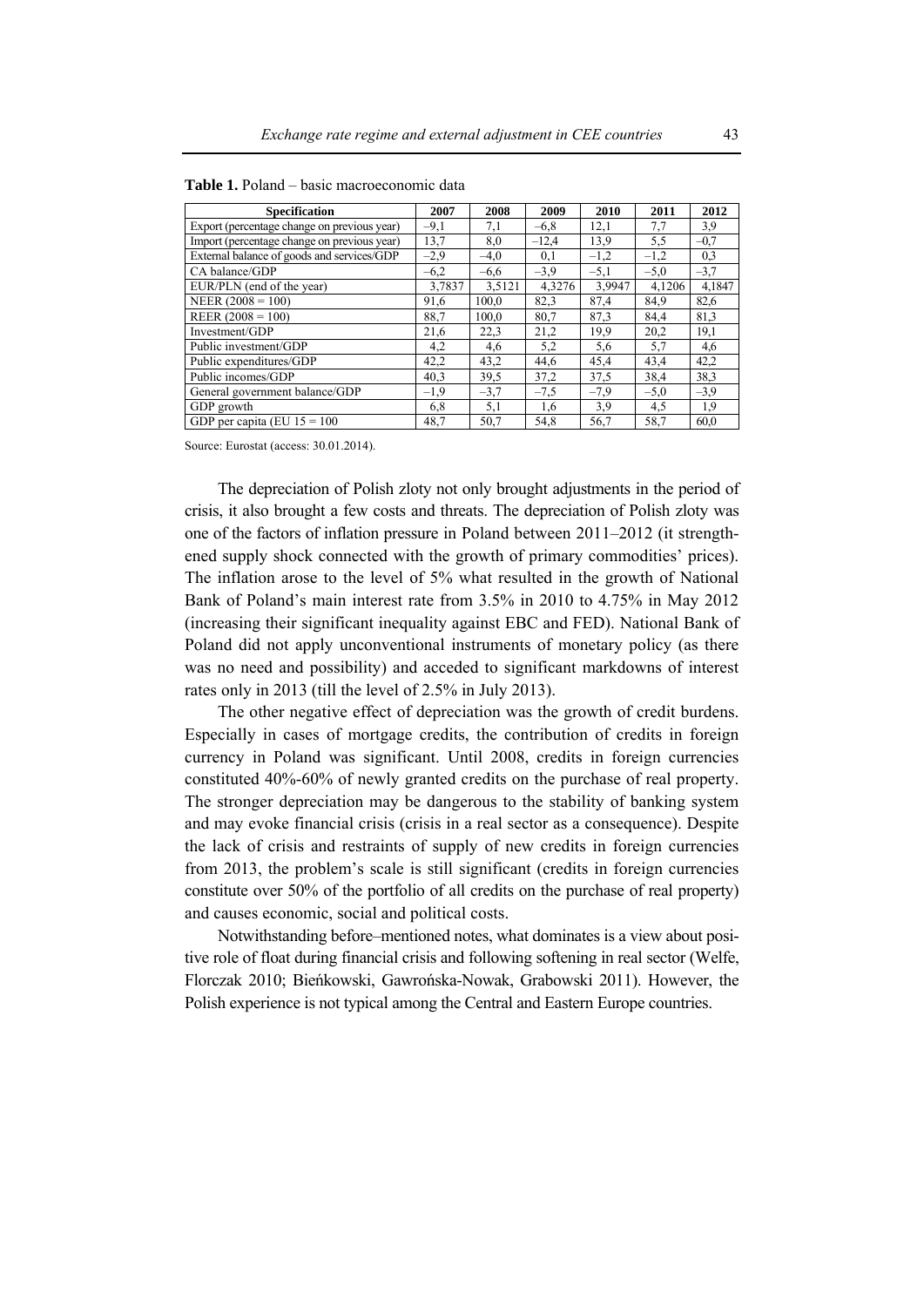# **3. The exchange rate regime and current account in the countries of Central and Eastern Europe**

Since the end of the nineties, the bipolar approach has been shaped in the regard of the choice of exchange rate regime in Central and Eastern Europe countries.

Some of the countries chose flexible exchange rate regimes (the Czech Republic, Poland, Romania) and some of them regimes like hard peg (Estonia, Lithuania, Bulgaria). Although the decision about the choice of the final ones was motivated mainly by the desire to obtain a fast effect of exchange and monetary policy credibility and the achievement of macroeconomic stability, these countries maintained adopted solutions also in the subsequent period. The factor that determined the policy of exchange rate was also the EMU. Slovenia and Slovakia got away from relatively floating exchange regimes to horizontal band in relation to the participation in ERM2 and then joined euro zone (respectively: in 2007 and 2009).

In the period of global financial crisis, 4 countries out of ten countries of the region owned floating exchange rate (the Czech Republic, Poland, Romania and Hungary) and other four had fixed exchange rate (Bulgaria, Estonia, Lithuania and Latvia). Slovenia was a member of euro zone and Slovakia joined this zone in 2009.

In the Central and Eastern Europe countries, it may be expected that the balances of current account will be negative in relation to the emergence of real convergence processes (Najlepszy, Sobański 2010). However, both within the period before the breakdown of global crisis and in the later period, significant diversities in the scope of external imbalance in the region countries are visible. In general, the deficit in current account was increasing in the period before crisis, however, at a different pace (Table 2).

| Country           | 2001   | 2002    | 2003    | 2004    | 2005    | 2006    | 2007    | 2008    | 2009   | 2010   | 2011   | 2012   |
|-------------------|--------|---------|---------|---------|---------|---------|---------|---------|--------|--------|--------|--------|
| Bulgaria          | $-5,5$ | $-2,4$  | $-5,3$  | $-6,4$  | $-11,6$ | $-17,6$ | $-25.2$ | $-23,1$ | $-8,9$ | $-1.5$ | 0,1    | $-1,3$ |
| Czech<br>Republic | $-5,1$ | $-5.3$  | $-6.0$  | $-5,0$  | $-1,0$  | $-2,0$  | $-4,3$  | $-2,1$  | $-2.4$ | $-3.9$ | $-2,7$ | $-2,5$ |
| Estonia           | $-5,2$ | $-10,6$ | $-11,3$ | $-11.3$ | $-10,0$ | $-15,3$ | $-15.9$ | $-9,2$  | 3,4    | 2.9    | 2,1    | $-1,2$ |
| Latvia            | $-7,7$ | $-6,7$  | $-8,2$  | $-12.9$ | $-12,6$ | $-22.5$ | $-22.4$ | $-13,1$ | 8,6    | 2.9    | $-2,2$ | $-1,7$ |
| Lithuania         | $-4,7$ | $-5,1$  | $-6,7$  | $-7,6$  | $-7,1$  | $-10,6$ | $-14,4$ | $-12.9$ | 3,7    | 0,1    | $-3,7$ | $-0,5$ |
| Hungary           | $-6,1$ | $-7,0$  | $-8,0$  | $-8,3$  | $-7,2$  | $-7,4$  | $-7.3$  | $-7,3$  | $-0.2$ | 1,1    | 0,8    | 1,6    |
| Poland            | $-3,1$ | $-2,8$  | $-2,5$  | $-5.3$  | $-2,4$  | $-3,8$  | $-6.2$  | $-6,6$  | $-3.9$ | $-5,1$ | $-4,9$ | $-3,5$ |
| Romania           | $-5.5$ | $-3.3$  | $-5,9$  | $-8.3$  | $-8,6$  | $-10,4$ | $-13.5$ | $-11,5$ | $-4,2$ | $-4,4$ | $-4,5$ | $-4,0$ |
| Slovenia          | 0,2    | 1,0     | $-0.8$  | $-2,6$  | $-1,7$  | $-2.5$  | $-4,8$  | $-6,2$  | $-0,7$ | $-0.6$ | 0,0    | 2,3    |
| Slovakia          | $-8.3$ | $-7.9$  | $-5.9$  | $-7,8$  | $-8.5$  | $-7,8$  | $-5.3$  | $-6,2$  | $-2,6$ | $-3.7$ | $-2,1$ | 2,3    |

**Table 2.** Current account balance\*

\* As a share of GDP

Source: Eurostat (access: 30.01.2014).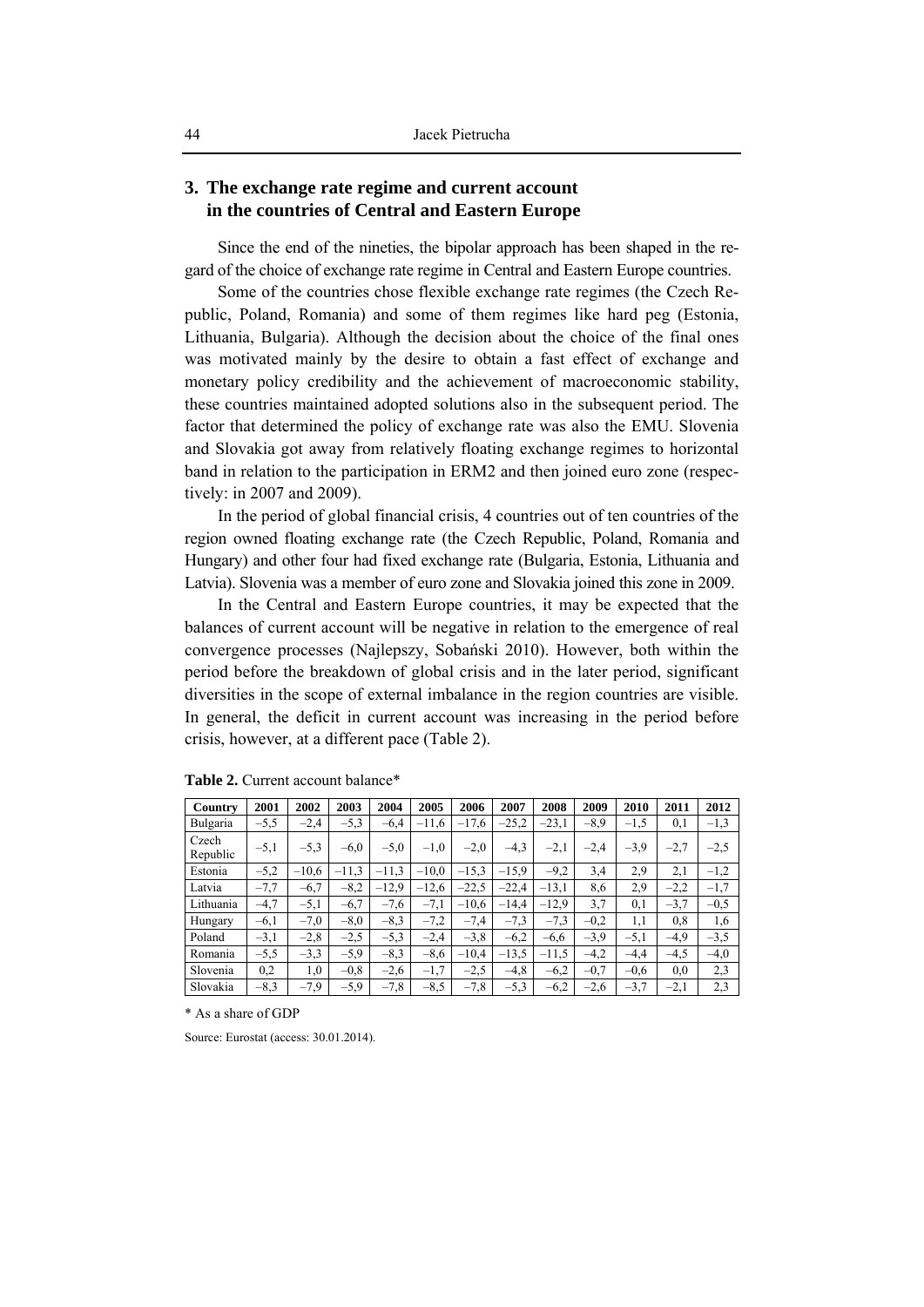The course of events in the countries with fixed exchange rate which did not belong to euro zone, was principally characteristic. They recorded the relatively highest GDP growth with a distinct positive output gap which was growing especially in 2005-2007. The strongly increasing deficits of current accounts accompanied the before mentioned unstable demand boom which preceded crisis.

| Country        | 2001   | 2002   | 2003    | 2004    | 2005    | 2006    | 2007    | 2008    | 2009   | 2010   | 2011     | 2012   |
|----------------|--------|--------|---------|---------|---------|---------|---------|---------|--------|--------|----------|--------|
| Bulgaria       | $-9,4$ | $-8,1$ | $-10.3$ | $-11,5$ | $-15,1$ | $-17.6$ | $-19,7$ | $-20.5$ | $-8,8$ | $-1,9$ | $_{0,0}$ | $-3,7$ |
| Czech Republic |        | $-1,2$ | $-1,2$  | 0,9     | 2,7     | 3,0     | 2,7     | 2.4     | 4,0    | 3,4    | 4,1      | 5,6    |
| Estonia        | $-2.5$ | $-7,4$ | $-7,5$  | $-7,1$  | $-6.5$  | $-10,2$ | $-9,2$  | $-4,0$  | 5,5    | 7.0    | 3,7      | 0,2    |
| Latvia         | $-9,6$ | $-9,8$ | $-12,6$ | $-15.6$ | 14,5    | $-21,6$ | $-20.1$ | $-13.7$ | $-1.5$ | $-1,4$ | $-4,8$   | $-3,9$ |
| Lithuania      | $-5,5$ | $-5,7$ | $-5,9$  | $-7,1$  | $-7,1$  | $-10,1$ | $-13,3$ | $-11,8$ | $-1,8$ | $-1,9$ | $-2,7$   | 0,8    |
| Hungary        | $-1,0$ | $-1,9$ | $-3,8$  | $-3,6$  | $-2,1$  | $-0,9$  | 0.9     | 0.5     | 4.9    | 5.7    | 6.5      | 7,3    |
| Poland         | $-3.7$ | $-3.5$ | $-2,7$  | $-2,4$  | $-0,7$  | $-1,8$  | $-2.9$  | $-4,0$  | 0,1    | $-1,2$ | $-1,2$   | 0,3    |
| Romania        | $-7,6$ | $-5,6$ | $-7,5$  | $-9,0$  | $-10,2$ | $-12.0$ | $-13.9$ | $-13.0$ | $-6,0$ | $-5,7$ | $-5,3$   | $-4,7$ |
| Slovenia       | $-0,8$ | 1,2    | $-0,2$  | $-1,3$  | $-0.4$  | $-0,5$  | $-1, r$ | $-2.5$  | 2,2    | 1,5    | 1,5      | 4,8    |
| Slovakia       | $-8,1$ | $-7,3$ | $-1,9$  | $-2,8$  | $-4,7$  | $-4,0$  | $-1,1$  | $-2.4$  | $-0,5$ | $-0.2$ | 0,5      | 5,2    |

**Table 3.** External balance of goods and services\*

\* As a share of GDP.

Source: Eurostat (access: 30.01.2014).

The fixed exchange rate plays a great role in the mechanism called boom and bust. Both financial crises in the nineties and macroeconomic imbalances, which took place in CEE countries before the global financial crisis of 2008, were preceded by strong influx of foreign capital which boosted liquidity in economy and then by its sudden stop. The growth of credit, strong GDP growth and growing CA deficits accompanied the period of the influx. O. Arratibel et al. (2011), using panel estimations for the period between 1995 and 2008, find that lower exchange rate volatility is associated with higher growth, higher stocks of FDI, higher current account deficits, and higher excess credit. N. Magud, C. Reinhart, E. Vesperoni (2011) show that bank credit grows more rapidly and its composition tilts to foreign currency in economies with less flexible exchange rate regimes.

In the course of crisis and despite harsh falls of GDP, CEE countries, which applied fixed regimes, did not decide on its change and currency devaluation. Instead of this, some of them (especially Estonia and Latvia), conducted deep internal adjustments. Just after 2009, CA balance improved very quickly (from the level of – 20% to the steady one). They also recorded positive growth which was usually the highest in the region. Moreover, the countries, which belonged to EMU, improved their situations (both Slovakia and Slovenia recorded positive CA balance in 2012).

In the countries which owned floating exchange rate before crisis, the escalation of macroeconomic imbalances (including external imbalance) was less harsh, but still visible. They were also strongly affected by financial crisis. Po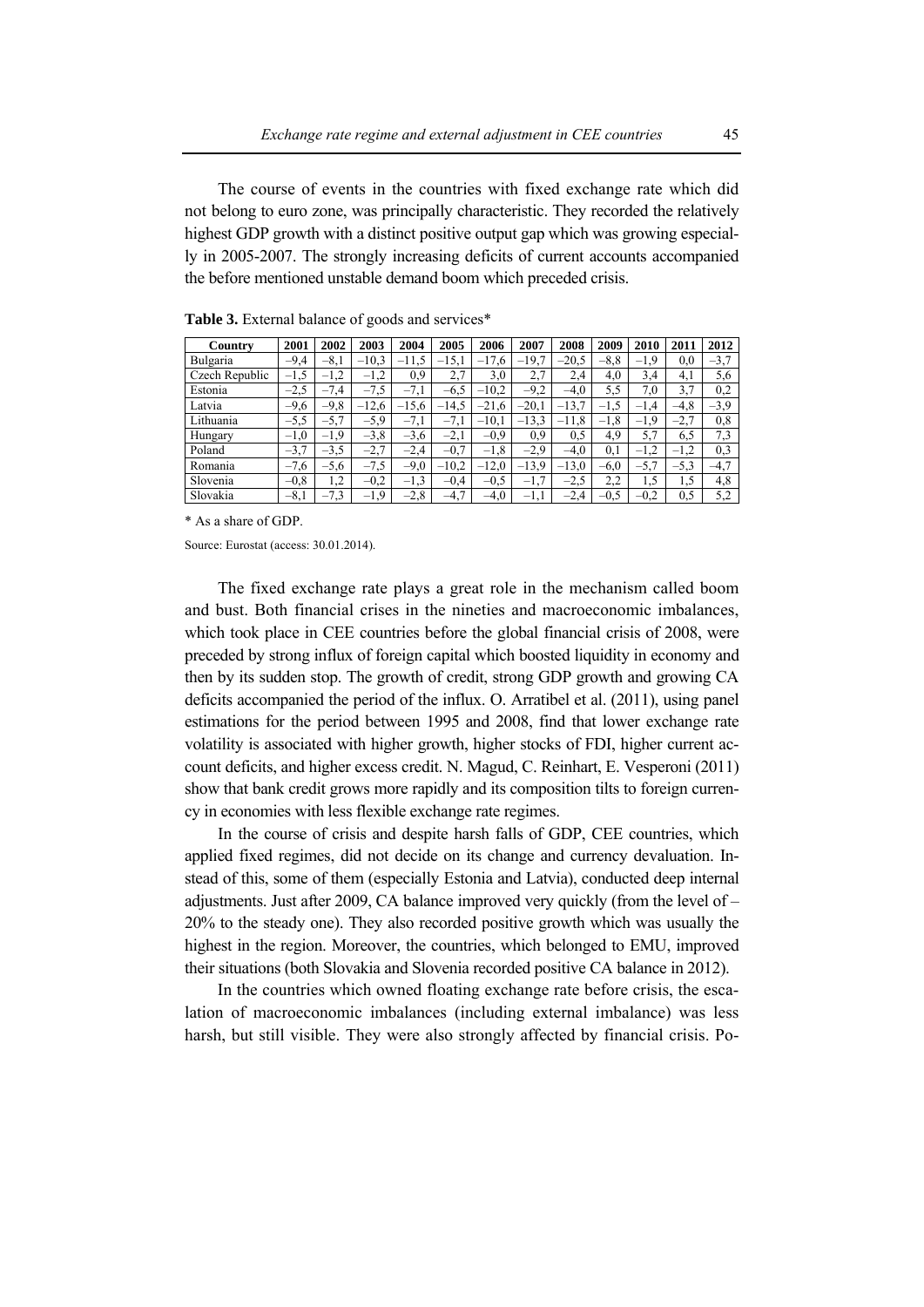land is an exception here. The improvement of CA after the crisis was slight and (after the first crisis phase) temporary in the countries with floating exchange rate. The only country, which experienced significant improvement of external balance, i.e. Hungary, reached this (much like Baltic countries) in the circumstances of economic stagnation and limited demand.

We cannot rely only on the analysis of CA balance as in CEE countries, negative income balance has growing meaning. What is much more distinct among all of the analyzed countries after the period of global crisis, is the improvement of goods and services balance (Table 3). However, it is independent from the applied exchange rate regime.

#### **4. The exchange rate regime and effects of adjustments**

Between 2007-2012 and in the case of hard peg countries, the changes of nominal effective exchange rate were slight (with a little tendency to strengthen before the crisis breakdown) by way of domestic currency fixing against euro and the dominating role of transactions which were settled in this currency (Table 4). The countries, which belonged to EMU, had a similar situation.

| Country           | 2001   | 2002   | 2003   | 2004   | 2005   | 2006   | 2007   | 2008   | 2009   | 2010   | 2011   | 2012   |
|-------------------|--------|--------|--------|--------|--------|--------|--------|--------|--------|--------|--------|--------|
| Bulgaria          | 92,55  | 95,58  | 100.10 | 101,30 | 100.00 | 100.82 | 101,38 | 103,15 | 105.81 | 103.49 | 104,84 | 104.09 |
| Czech<br>Republic | 84.33  | 94.08  | 93,80  | 94,18  | 100.00 | 105.20 | 107,63 | 120.73 | 116.35 | 119.34 | 123.03 | 119,12 |
| Estonia           | 95,44  | 96.08  | 99.20  | 100.12 | 100.00 | 100.20 | 101.26 | 102.73 | 105.17 | 102.00 | 101.55 | 100.02 |
| Latvia            | 119,10 | 115.56 | 108,70 | 105.26 | 100.00 | 100,03 | 99.96  | 100.84 | 102.85 | 99,89  | 100.32 | 100.40 |
| Lithuania         | 90,06  | 94,71  | 99,42  | 100.55 | 100.00 | 100,08 | 100,83 | 101,78 | 104.28 | 101,63 | 102,00 | 100,62 |
| Hungary           | 92,72  | 99,09  | 97.92  | 99.38  | 100.00 | 93.94  | 99.04  | 99,85  | 91,50  | 91.26  | 90.35  | 86,27  |
| Poland            | 106.10 | 101.57 | 91.33  | 89.25  | 100.00 | 103.50 | 107.00 | 116,76 | 96,08  | 102.04 | 99,13  | 96.41  |
| Romania           | 131,84 | 111.69 | 96,31  | 89.96  | 100.00 | 103,58 | 109.99 | 100.79 | 89,16  | 87.97  | 88.33  | 83.15  |
| Slovenia          | 106,01 | 103,13 | 102.50 | 101.09 | 100.00 | 100.16 | 100.44 | 100.93 | 102.96 | 101,08 | 101.42 | 100,73 |
| Slovakia          | 87.01  | 88.25  | 93.40  | 97.67  | 100.00 | 103.64 | 14.42  | 124.12 | 132.51 | 129.54 | 129.77 | 29.23  |

**Table 4.** Nominal effective exchange rate\*

\* Nominal Effective Exchange Rate – 36 trading partners.  $2005 = 100$ 

Source: Eurostat (access: 30.01.2014)

In the countries with floating exchange rate and within the period preceding crisis, the appreciation of domestic currency emerged (it was very strong in some countries) and during the time of crisis, domestic currency weakened (the weakening was moderate in the Czech Republic). In the first period (in 2009), the countries with fixed regimes reacted with minor nominal currency strengthening. If 2005 is to be taken as a base year, what is justified as it eliminates statistic effect of strong appreciation just before the crisis breakdown, countries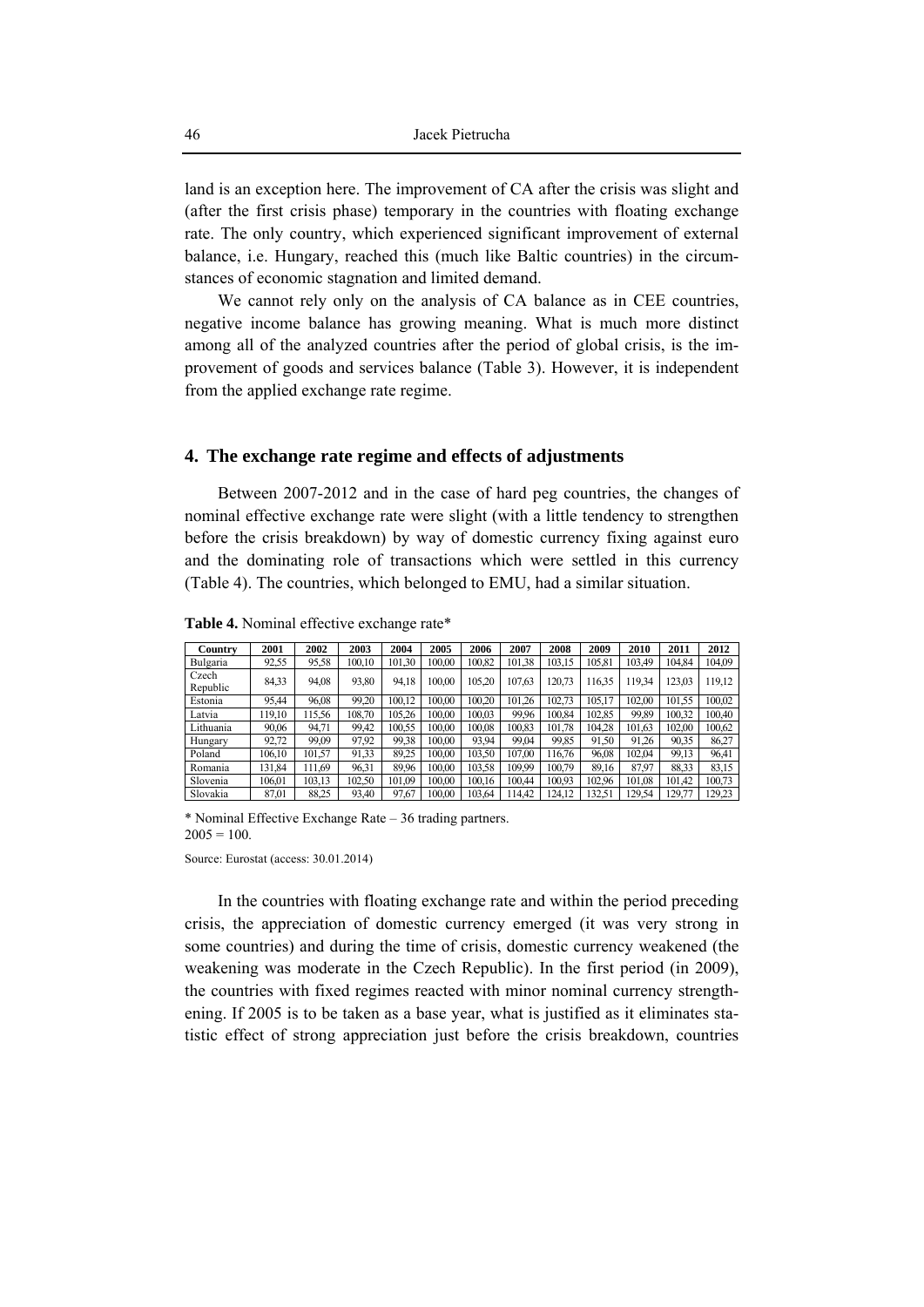with floating exchange rates recorded the weakening of currency (except for the Czech Republic) and the remaining countries maintained nominal currency value (except for Slovakia).

| Country           | 2001   | 2002  | 2003  | 2004   | 2005   | 2006   | 2007   | 2008   | 2009   | 2010   | 2011   | 2012   |
|-------------------|--------|-------|-------|--------|--------|--------|--------|--------|--------|--------|--------|--------|
| Bulgaria          | 92.94  | 93,24 | 95,49 | 97,83  | 100.00 | 102.49 | 109,79 | 119.49 | 132.14 | 36,94  | 142.18 | 138,05 |
| Czech<br>Republic | 79,03  | 92,06 | 92,97 | 95,79  | 100.00 | 105,10 | 108,65 | 121,19 | 114.34 | 117,98 | 121,64 | 119,30 |
| Estonia           | 84.61  | 87,09 | 92,87 | 98.37  | 100.00 | 107.29 | 122.95 | 135.19 | 135.30 | 125,20 | 121,57 | 123,52 |
| Latvia            | 98,83  | 92,95 | 90.49 | 92,60  | 100.00 | 114,33 | 141,67 | 163.79 | 148.47 | 31,38  | 133,57 | 131,84 |
| Lithuania         | 85,59  | 89.98 | 93,25 | 96.79  | 100.00 | 107.95 | 11,50  | 117.36 | 14.87  | 105,65 | 104.77 | 101,60 |
| Hungary           | 79.53  | 90,69 | 92,92 | 97,96  | 100.00 | 95,17  | 104,59 | 105,35 | 95,17  | 94.59  | 94.35  | 93,80  |
| Poland            | 121,42 | 11,25 | 94,73 | 90,05  | 100.00 | 101.44 | 105,58 | 118.98 | 95,97  | 103.91 | 100.42 | 96,71  |
| Romania           | 94,17  | 77,09 | 78,16 | 74.69  | 100.00 | 107.16 | 128,46 | 138.73 | 120.66 | 16,30  | 116,87 | 114,15 |
| Slovenia          | 97,53  | 98,16 | 99,48 | 100.90 | 100.00 | 100.23 | 101.18 | 103,55 | 109.72 | 108,80 | 107,43 | 104,98 |
| Slovakia          | 79.39  | 82,10 | 88,56 | 94,67  | 100,00 | 104,82 | 14.18  | 124.21 | 134,53 | 30,87  | 129,31 | 125,72 |

**Table 5.** Real effective exchange rate\*

\* Real Effective Exchange Rate: deflator – unit labor costs in the total economy, 36 trading partners.  $2005 = 100$ 

Source: Eurostat (access: 30.01.2014).

In the period preceding the crisis breakdown, real effective exchange rate had a tendency for the appreciation in all of the region's countries (Table 5). The strongest appreciation of countries' currencies took place inside the countries which applied fixed regimes of exchange rate. Nevertheless, it happened in Slovakia in the period of its participation in ERM II. Both shocks, which were connected with crisis, meant the softening of real exchange rate in most of the region's countries (except for Bulgaria, Slovenia and Slovakia).

The REER changes were significantly differential against the scale (Figure 1). The significant depreciation of REER occurred both in countries with floating mechanisms (Poland, Romania) and in the ones with fixed mechanisms (Latvia and Lithuania). **However, the softening did not compensate previous appreciation in most cases** (except for Poland and Hungary if 2005 was taken as base year).

REER depreciation in Latvia and other Baltic countries arose from deep internal devaluation. Since the beginning, the strategy employed by the Baltic countries, i.e. the sustenance of fixed exchange rate despite strong negative shock, significant demand and price adjustments, the sustenance of a path aimed at euro zone entry, was a subject of numerous controversies (Aslund 2011; Darvas 2011). When it started bringing first positive results (significant limitation of imbalance), also the nature of such processes was subject to heated debates (Blanchard 2012; Darvas 2012; Krugman 2012). The key questions were the following ones: How much is this improvement a result of deep fall of demand? How much is it connected with relatively fixed improvement of competitiveness? Nowadays, it can be clearly visible that it is something more than just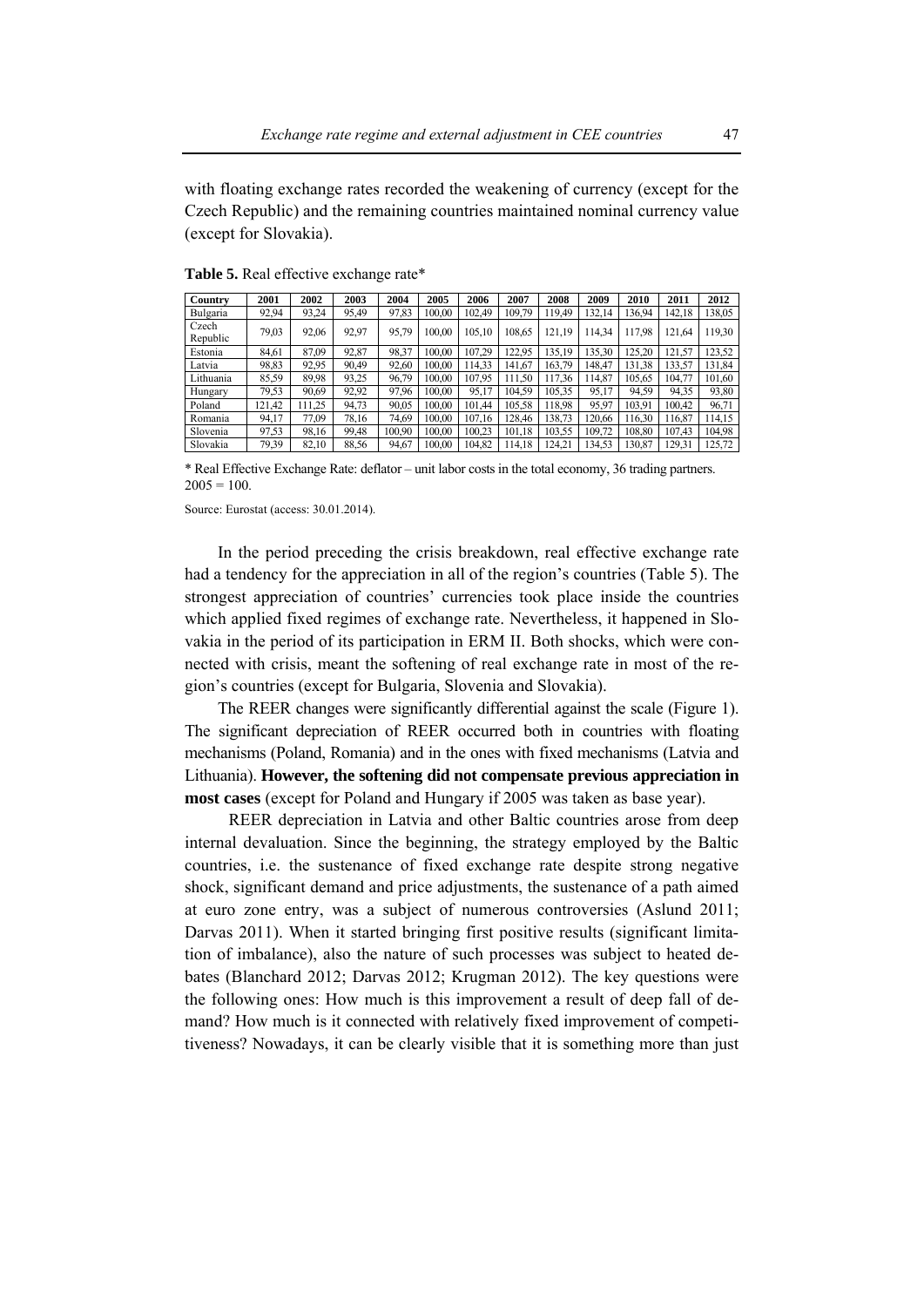fleeting recession effect and demand and capital outflow cuts. It is related to relative stability of external balance improvement which was obtained by way of export growth and GDP growth that was faster than the one of the remaining region countries.





Source: Eurostat (access: 30.01.2014).

As it was mentioned above, the improvement of goods and services' balance occurred after the period of crisis in all of CEE countries. The export growth (Figure 2) was the source of this improvement (except for Slovenia). It is clearly visible, especially in countries with fixed exchange rate mechanisms (such as in Latvia, Lithuania and Estonia). In the countries with floating exchange rates, the export growth was also visible, however, it was weaker. The countries with fixed exchange rate regimes (Bulgaria, Estonia, Lithuania and Latvia) improved their shares in the global export (Figure 3). As far as countries with floating exchange rates are concerned, it is not possible to make a clear statement about this issue. However, improvement was recorded in Poland and Romania.

 $*$  NEER, deflator ULC,  $2008 = 100$ .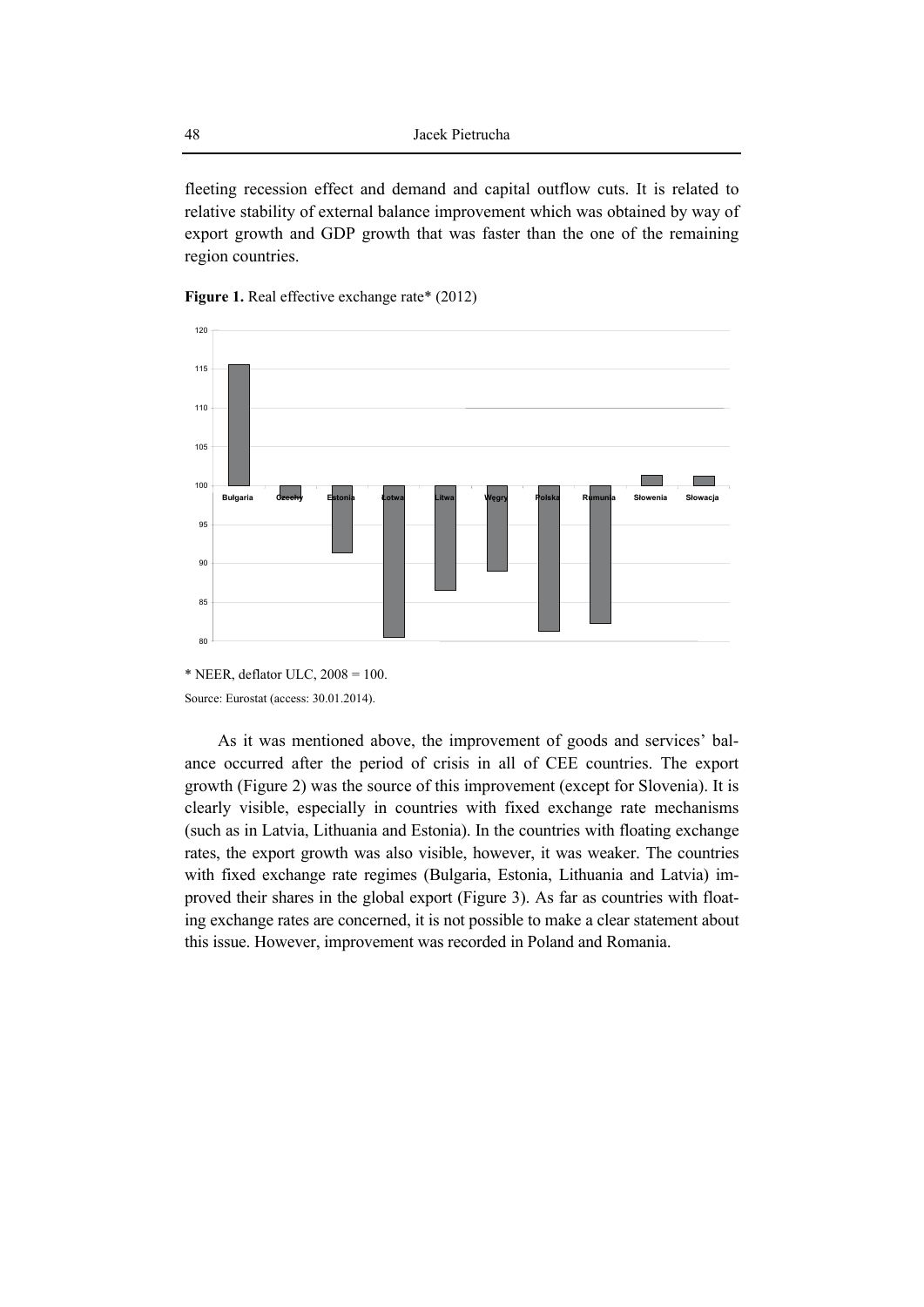Figure 2. Export and import  $(2012)^*$ 



 $*$  2008 = 100.

Source: Eurostat (access: 30.01.2014).





Source: Ameco (access: 30.01.2014).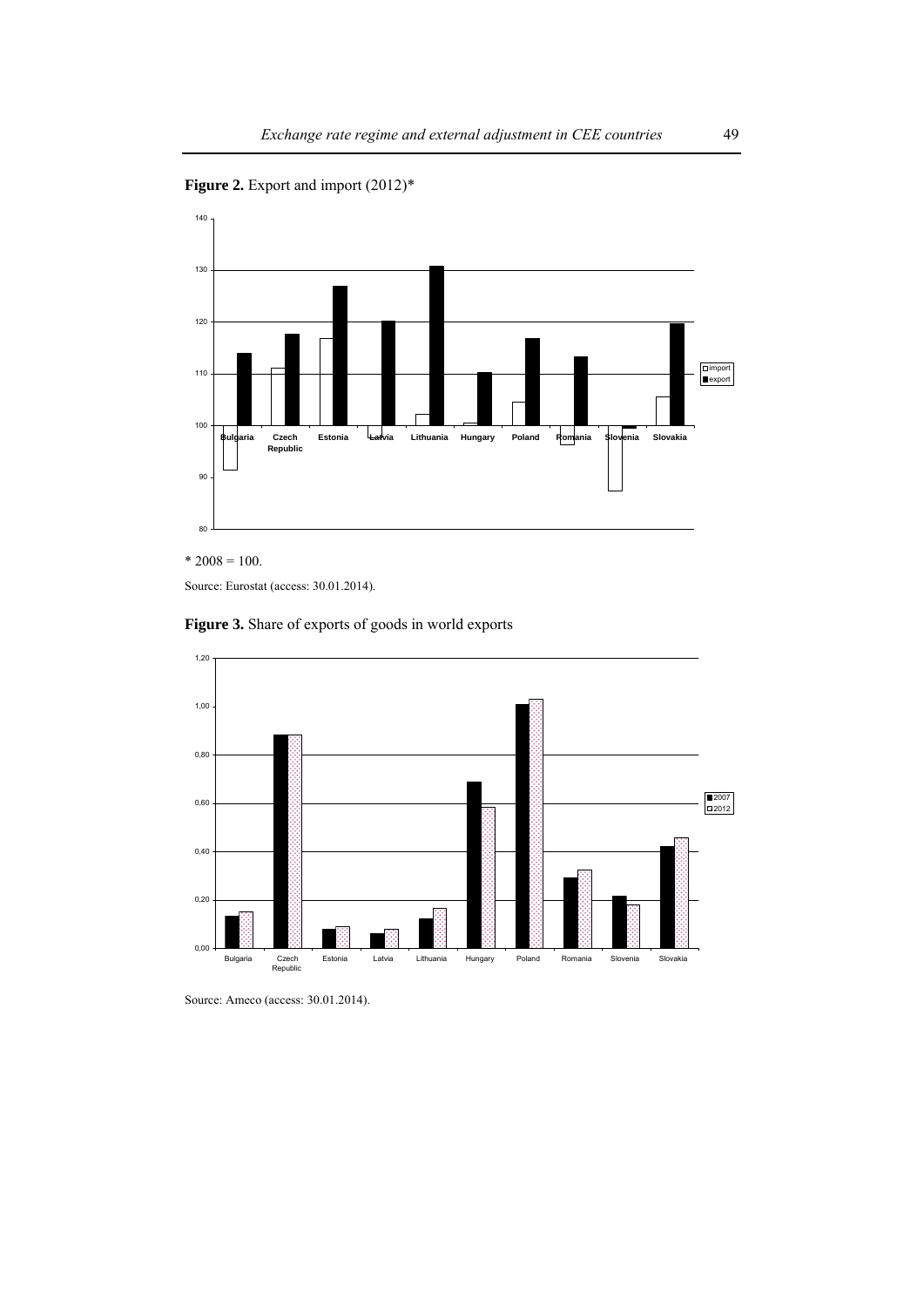It should be emphasized that from the perspective of the Baltic countries' societies, internal devaluation brought harsh costs. While looking at unemployment, the costs of the adopted way of adjustments are explicit (Figure 4). The situation on the labor market deteriorated in all of the countries which kept fixed exchange rate during the period of global crisis. The reaction was much more explicit than in the countries with floating exchange rate. The costs scale will certainly be stronger than in the countries with other experience than of Baltic countries.







**Figure 5.** Change in GDP per capita

 $EU15 = 100.$ Source: Eurostat (access: 30.01.2014).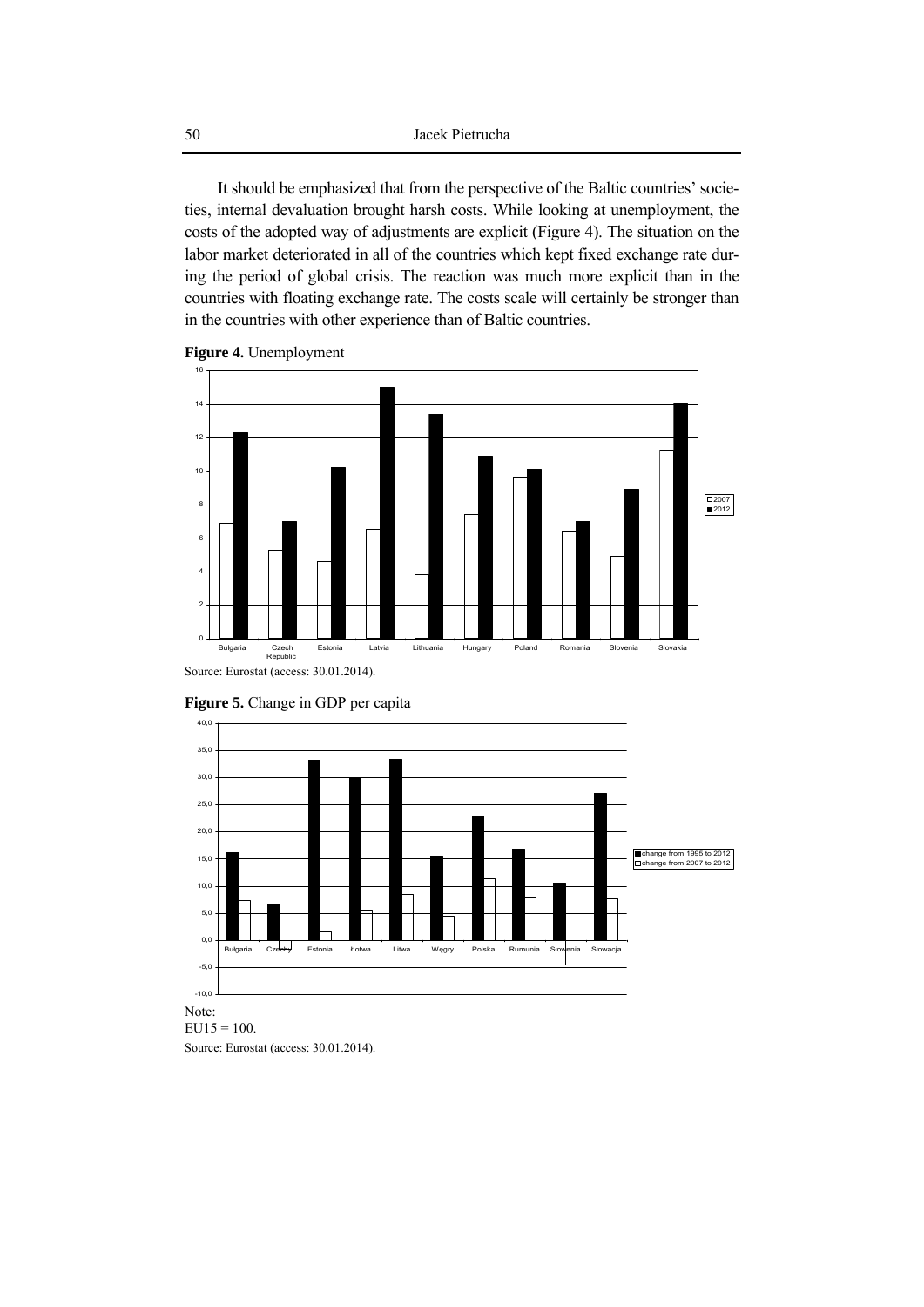The key challenge for CEE countries is to reach the growth pace enabling to remove development gap which is present against the rest of EU countries. The Figure 5 shows the change of GDP per capita against average GDP per capita UE15. Since the beginning of global crisis, it was Poland, which shortened its distance separating it from the average of the richest EU countries. However, the countries with fixed exchange rate regimes (Bulgaria and Latvia) are also among the leaders. The chart does not indicate the occurrence of relationship between a given exchange rate regime and the pace of real convergence in the period of global financial crisis.

### **Conclusions**

After the crisis, the adjustments in CEE countries took place in many forms. They were only partially dependent on the existing exchange rate regime. Depreciation of nominal exchange rate took place in the countries which maintained floating exchange rate. Whereas, in the countries which fixed the exchange rate in the primary period, the exchange rate was subjected to little appreciation. However, the scale of reaction in the categories of real exchange rate was not dependent on exchange rate regime. The pace and scale of external balance adjustment in the countries with fixed regimes were more significant than in the countries with floating exchange rate. Furthermore, the adjustments took place because of export growth, not by way of import limitation.

To summarize: in contrast with unambiguous example of Polish economy, there is no evidence for the positive role of floating exchange rate in macroeconomic adjustments after the crisis in Central and Eastern Europe countries which belong to EU. The example of Hungary is considerably less unambiguous. CA and goods and services balance improved substantially. However, the export growth was slight and there were losses in global export shares. The adjustments in the countries with fixed regimes were fast and deep. The real exchange rate decreased, export, CA and goods and services balance improved and development distance against EU countries was reduced. The experience of Baltic countries, which have internal devaluation, should be very carefully conveyed to other countries as by way of the latest historical experience and relatively short period of boom, the societies may be more prone to accept the costs.